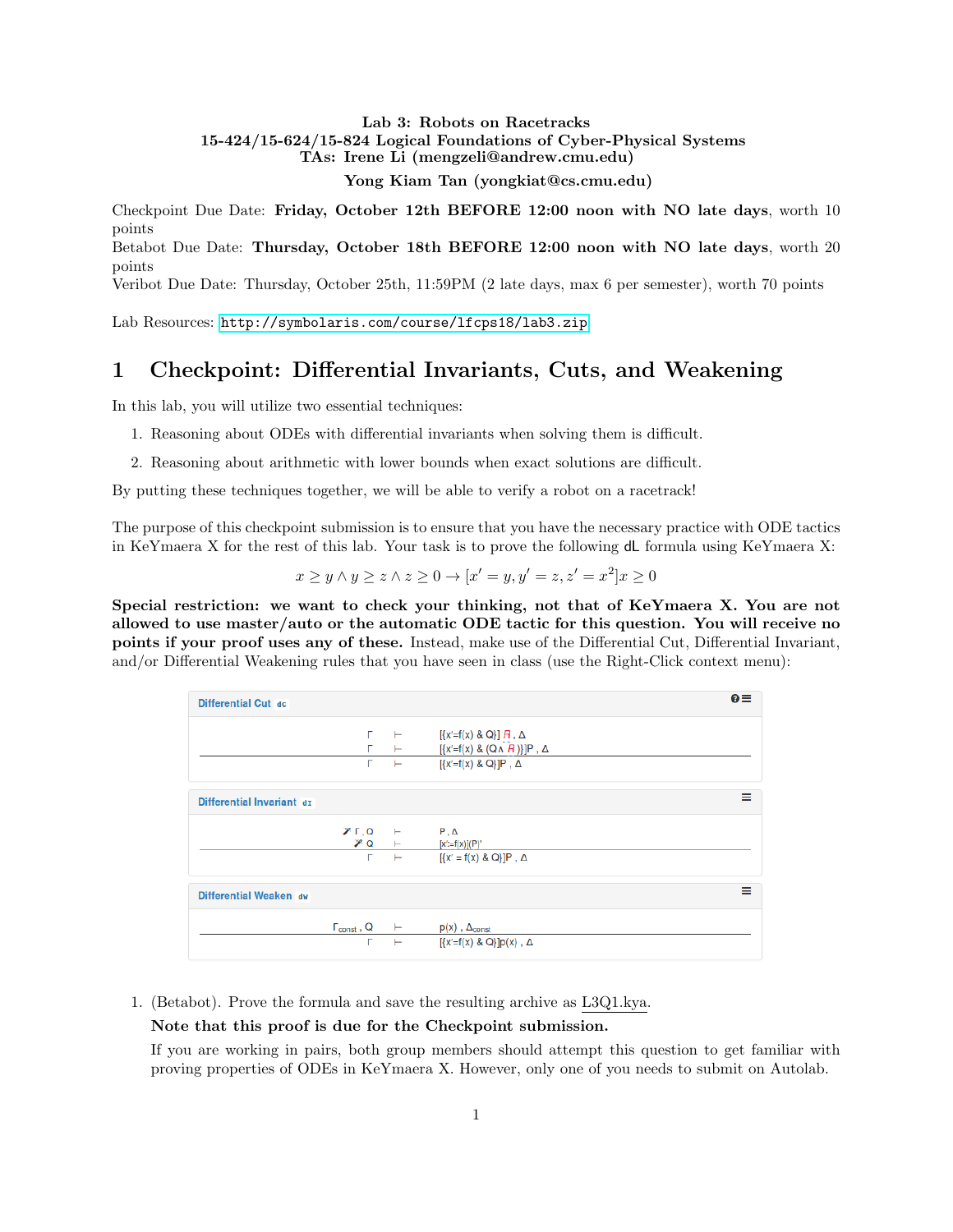For the remaining questions, you will design controllers to drive your robots around a circular racetrack centered at the origin and with radius rad.



The properties you prove are safety properties (e.g., stay on the track and do not hit the obstacle), but you should design your controller to satisfy a basic efficiency condition as well (i.e., it should eventually come near the obstacle). So, for example, a robot that eventually comes near the obstacle slower than necessary is fine, but a robot that never ever comes close to the obstacle because it just stays still is useless.

Since using polar coordinates would make this lab trivial (and cause you to fail Labs 3 and 4), you are required to use Cartesian coordinates. Cartesian coordinates will also generalize better to Lab 4.

## 2 Keep The Robot on the Racetrack

The goal of this problem is to focus on getting your continuous physics model correct. Your robot must be able to drive **counterclockwise** on the track **without leaving it**. In other words, the robot must always be on the circle with radius rad centered at the origin. The racetrack is completely empty, so the robot may choose to travel at any speed v. Note that in Cartesian coordinates, v means *linear* velocity/ground speed, and not angular velocity.

Design a hybrid program to keep your robot on the track. This initial hybrid program has no controller! Your robot should move at a *non-negative*, constant speed with *positive*, constant radius.

Create a formula which, if proved, would show that your robot never drifts off the circle. You will need to determine appropriate initial conditions to make this property provable; however, try to prove the strongest property you can by making the initial conditions as general as possible.

- 1. (Betabot). Model the situation described above and save your model as L3Q2.kyx.
- 2. (Betabot). Question: Solve the differential equation you used to model the physical dynamics of the system. Could you rewrite an equivalent hybrid program using this solution and the assignment operator instead of a continuous evolution? Why or why not? Submit a brief answer in lab3.txt. Also briefly explain the intuition behind your differential equations.

Hint: If you aren't confident about your physical dynamics, you can use your solution to check it! For example, substitute your solution into an expression for the linear speed to check that it is indeed  $v$ .

- 3. (Veribot). Use KeYmaera X to prove that your robot stays on the track using differential invariants. [1](#page-1-0) Submit your proof archive as L3Q2.kya.
- 4. (Veribot). Question: How does the arithmetic involved in your differential invariance proof compare to that of the solution to the differential equations in your earlier answer? Are there properties about the motion of your robot that you can deduce from the solution but not from the differential invariant? Submit brief answers (2-4 sentences) in lab3.txt.

<span id="page-1-0"></span> $1$ You can use master to prove this automatically, but make sure you try the differential invariant calculations yourselves.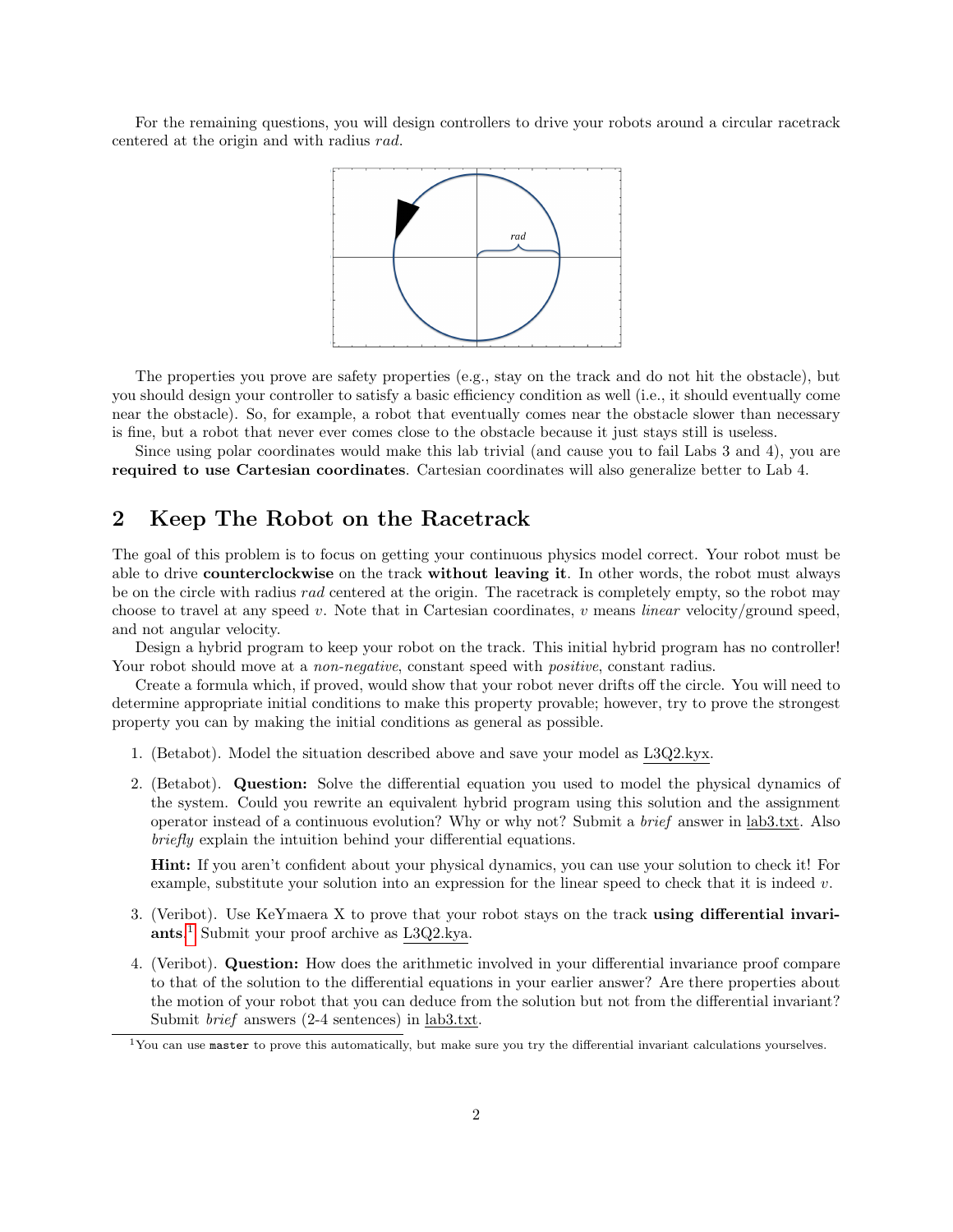# 3 Keep An Accelerating Robot on the Loop with a Loop

Augment your model so the robot can change its speed (by accelerating) and use KeYmaera X to prove that your controller keeps the robot on the track. Your HP must include a loop so that the acceleration controller may execute more than once.

Since there are no obstacles to avoid yet, you can set the acceleration to whatever you want. The goal is just to make sure you can still model the physics correctly when you add acceleration. This should not be much harder than the previous problem, but is easy to get wrong if you are not careful.

- 1. (Betabot). Submit your augmented model as L3Q3.kyx.
- 2. (Veribot). Submit your completed proof archive as L3Q3.kya.

#### 4 Lower Bounds for Circular Motion

Now that we are sufficiently warmed up, our goal is to verify that the robot will safely stop before hitting an obstacle on the circular track. That will be the subject of Question [5.](#page-2-0)

For this question, you will devise and discuss a proof approach to help you for that question. All parts of this question should be answered in lab3.txt for the Betabot submission.

- 1. In Lab 2, you could brake safely by computing the total distance traveled by the controlled car in a given time. Briefly explain why this approach is not feasible for a robot moving in a circle.
- 2. An alternative approach is to establish a lower bound  $l$  on the remaining distance  $d$  which your robot has to move on the circular path before hitting the obstacle. In particular, with this lower bound, it is sufficient to prove  $0 < l$  in order to establish safety for your robot.

Choose and write down a term  $l$  which is a lower bound on the remaining distance to travel on the circular path. You will want l to be simple so that your proof will also be simple.

**Hint:** You may assume that the robot is currently at coordinates  $(x, y)$ , and the obstacle is at  $(ox, oy)$ .

3. Because you are using a lower bound, the resulting controller will not be perfectly efficient: it will sometimes accelerate less than the maximum safe amount. Discuss any inefficiencies in the resulting controller: under what circumstances is it most inefficient? How practical or impractical are these inefficiencies? Can you think of a way to reduce the inefficiencies by choosing a more complicated lower bound  $l$ ?

Note: You should still do the proof in the next question using a very simple l even if it is inefficient. Only attempt to prove a more efficient controller once this proof is complete, because you may find that the proof is quite challenging even for simple l.

## <span id="page-2-0"></span>5 Racetrack Debris (circular-path static obstacle avoidance)

In this problem you will combine everything you learned in the previous problems to verify safety of a robot driving on a circular track. A frustrated student left their computer on the track while waiting for KeYmaera X to find a safety proof. Your goal is to develop a robot that moves counterclockwise around the track but stops before running over the student's computer (because you feel their pain).

Of course, you cannot start your robot driving at high speed right next to the computer and expect the system to still be safe, so you will need to define some initial conditions on the distance between your robot and the relative position of the computer. If these initial conditions are satisfied, your controller must be able to bring your robot to a stop before it hits the computer. The bounds on acceleration and braking for your controlled robot are  $A > 0$  and  $-B < 0$  respectively. Your controller must be time-triggered.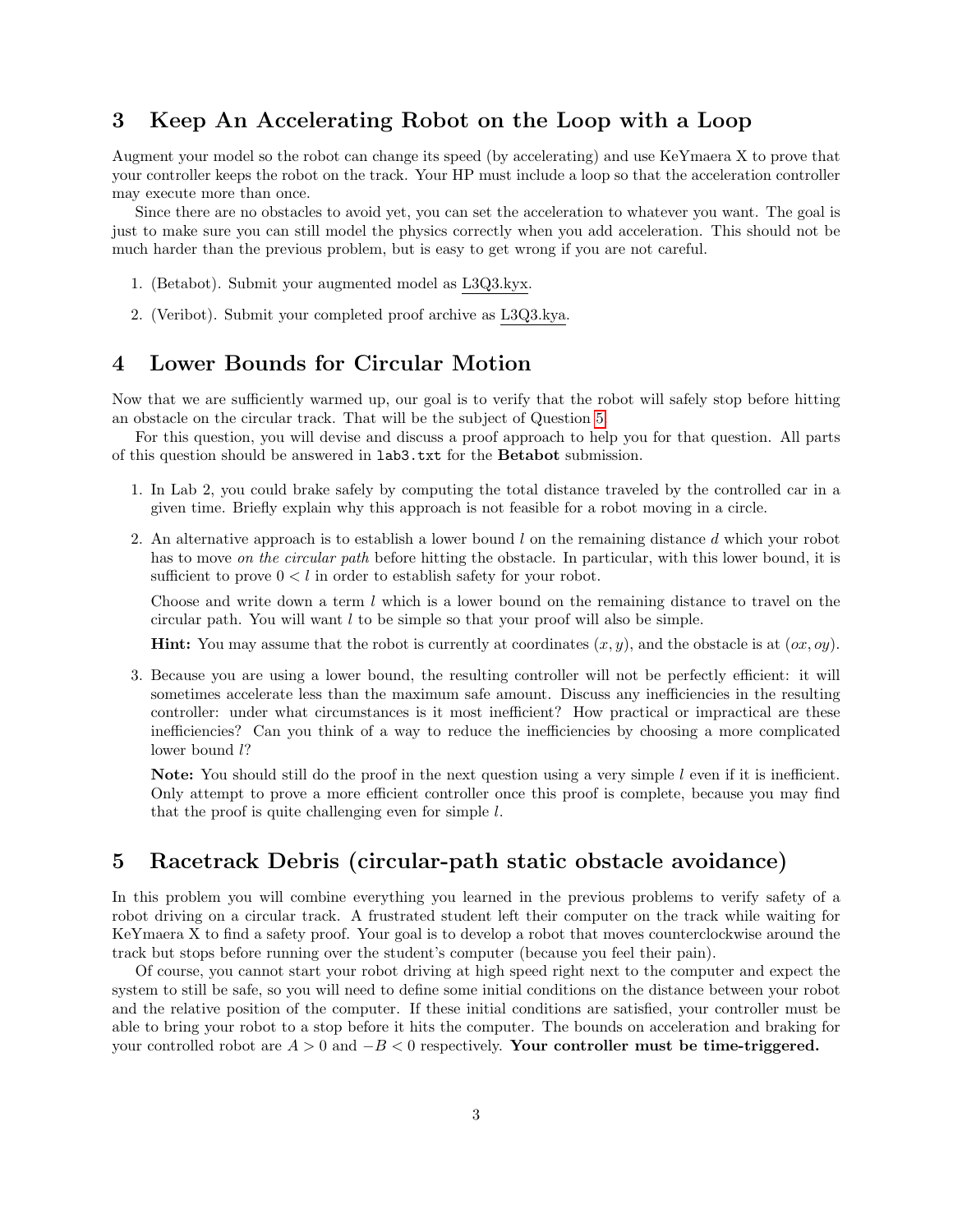The computer is at the leftmost position on the track because that is closest to the nearest place where the student could get coffee. Following the previous problem, you should start with a very conservative controller with very loose lower bounds. You should only attempt to make the controller less conservative once it works, and you should not expect to make your bounds exact.

- 1. (Betabot). Design a hybrid program to keep your robot on the track and stop before the position of the obstacle. Create a formula which, if proved, would guarantee that your time-triggered controller satisfies these safety properties. Submit your model as L3Q5.kyx.
- 2. (Betabot). Briefly explain your control strategy in lab3.txt.
- 3. (Veribot). Use KeYmaera X to prove the safety property and submit your proof archive as L3Q5.kya.
- 4. (Veribot). Explain any tricks used in your proof in lab3.txt. If you did not manage to complete your proof, briefly outline where you got stuck and briefly speculate why e.g., do you believe that your controller is correct but you could not figure out how to prove it?
- 5. (Veribot). Suppose you have proven this controller to be safe. Based on your model and your proof, should we believe that your controller would work if the obstacle was instead dropped at an arbitrary spot on the circle rather than just its leftmost point? In lab<sub>3</sub>.txt write whether the controller ought to work and briefly argue why or why not.

Hint: Obviously, your controller would need minor tweaks, e.g., changing the location of the obstacle. This question is asking whether you would need to change your general control strategy.

Meta-arguments like in Q5.5 are not formally proved in KeYmaera X. For extra credit (only for Veribot), do not assume that the student's computer was dropped at the leftmost position of the racetrack. The befuddled student might have dropped it anywhere on the racetrack!

6. (Veribot). Bonus: Update your model to satisfy this requirement and prove it safe in KeYmaera X. Submit the resulting file as L3Q5 bonus.kya.

# 6 Submission Checklist

If you are working with a partner, then you must submit a file called andrewids.txt containing both of your Andrew IDs. To make the grading infrastructure happy, please put them on a single line separated by a space, e.g.:

mengzeli yongkiat

Make sure you submit this file when working in a group. Otherwise, one of you will not get credit because there is no record of your submission. Additionally, ONLY one of you should submit on Autolab so that we do not end up grading your submissions twice.

For all submissions, remember to check the Autograder's output on Autolab to ensure that your files were submitted in the right format, parse correctly, etc. If you are working in a group, please also ensure that the Autograder correctly reports your Andrew IDs in its output, e.g.:

```
==> Group Andrew IDs: mengzeli, yongkiat
```
Use the provided templates, and *do not forget to fill in the section at the top*. It gives us important information when grading your submission!